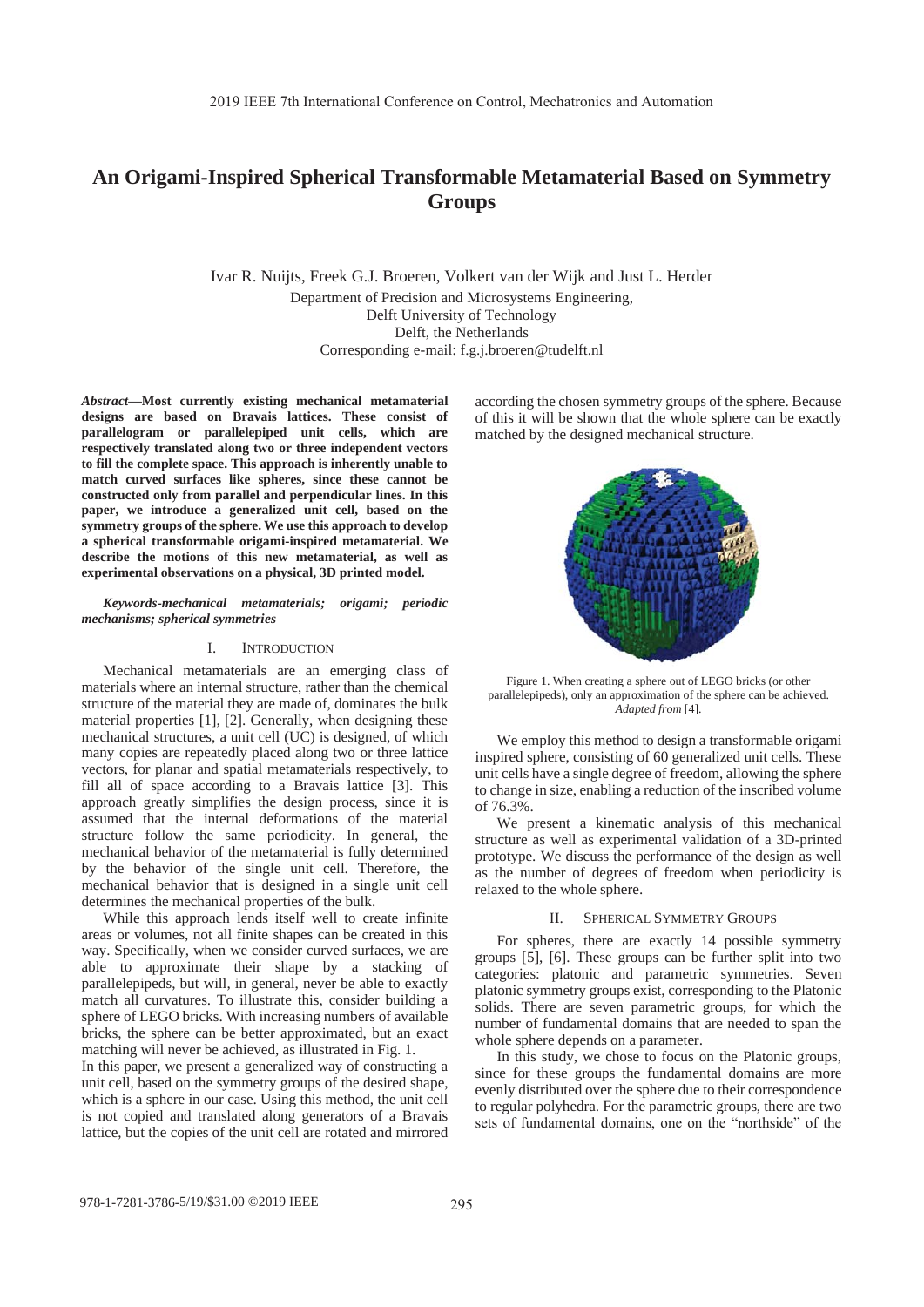sphere, and one on the "south-side", leading to a less evenly distributed set of domains. Since, as we describe in the next section, a polyhedral approximation of the sphere will be used in our design, the even distribution of the fundamental domains leads to a better correspondence between the mechanism and the original sphere.

Within the Platonic groups, the \*532 symmetry group (using the notation from [5]) was chosen, as it leads to the largest number of fundamental domains on the sphere. This group corresponds to the dodecahedron and its dual, the icosahedron. The fundamental domains of this symmetry group correspond to the faces of a dysdiakis triacontahedron, shown in Fig. 2. This polygon has 120 faces and is the largest Catalan solid.

## III. UNIT CELL DESIGN

We design the origami-inspired spherical mechanism based on a unit cell consisting of rigid faces and folds. In general, the folding of curved surfaces is not possible without tearing or buckling. Therefore, to create a folding mechanism, we need to approximate the sphere with a polyhedron. The choice for \*532 symmetry in the previous section leads to the dysdiakis triacontahedron.



Figure 2. The fundamental domains of the spherical \*532 symmetry group correspond to the faces of a dysdiakis triacontahedron.



Figure 3. The origami-inspired structure consists of rigid triangular faces, which are connected by folds into pentagonal units (shown with red, blue and green outlines). These units are subsequently coupled by spherical joints, allowing for open spaces (shown in yellow) when the structure is deformed.

For our origami-inspired mechanism, we take all these faces to be rigid and design the connections between the faces such that a dilational motion is obtained. For this, we consider a Unit Cell consisting of two faces, connected by a fold. Five of these unit cells can be coupled, again with folds, to form a pentagonal unit. The connections between the pentagonal units are realized by spherical joints at the corners of the base pentagon. This structure, for three of such pentagonal units, is shown in Fig. 3.

When the unit cells are repeated all over the sphere in this way, twelve of these pentagonal units can be used to span the sphere, preserving the single degree of freedom of the unit cell. At the construction position, without open spaces between the pentagonal units, it is a dysdiakis triacontahedron, and when actuated, the sides of the pentagonal units move inwards, shrinking the side-lengths of the regular pentagon they describe. This creates open spaces between these pentagonal units, leaving only point contacts between them. In the physical model, these connections are realized by adding two plates to the unit cell, which are folded into the polyhedron in the construction position. In this way, the whole mechanism consists of rigid plates, connected only by fold lines.

## IV. FABRICATION METHODS

Of the model shown in Fig. 3 a prototype was designed and 3D printed in parts from PLA, using a Prusa i3mk2 3D printer. The 12 printed parts were aligned using notched connectors at their sides and cyanoacrylate glue was used to fix these connections. The design of one such part is shown in Fig. 4.



Figure 4. A top view of the pentagonal unit design. These structures were 3D printed in the shown flat state. Netting was used to create fold lines between the grey rigid plates and twelve of these units were assembled into a Dysdiakis Triacontahedron by matching and gluing the notched parts.

The parts were 3D printed in a flat state. Each part consisted of a single pentagonal pyramid, opened up at one of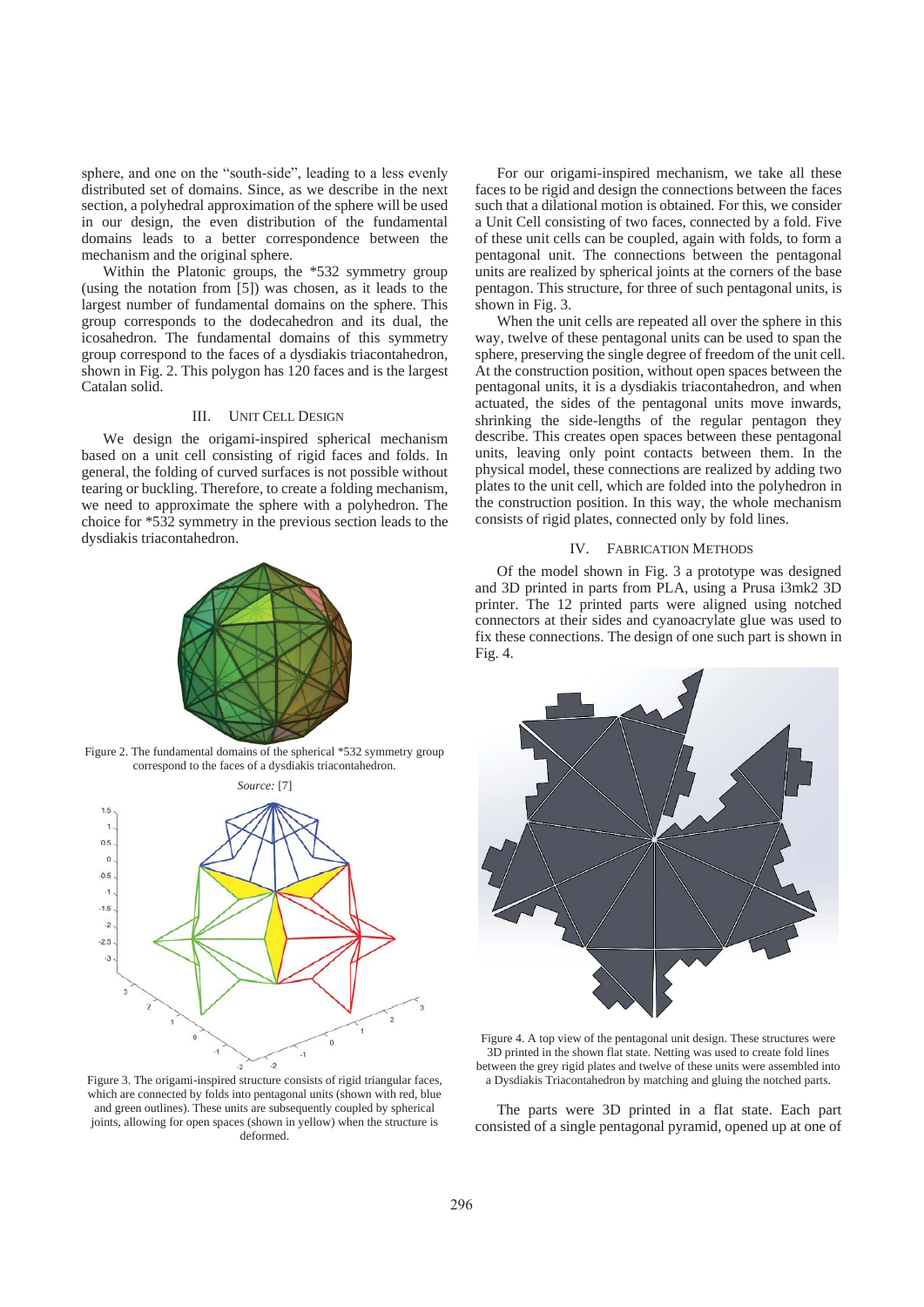the fold lines to fold it flat. The total thickness of the plates is 3mm. For the fold lines, two layers of netting were included within the 3D print, one at a height of 0.5mm and one at a height of 2.75mm. These layers were included during printing and the following layers of PLA flows between the netting, securing it within the rigid plats. After 3D printing, the topand bottom layers of netting were cut selectively to assign mountain- and valley folds to the mechanism. This resulted in an origami mechanism consisting of rigid plates, connected by fold lines with very little stiffness.

## V. RESULTS

#### *A. Degrees of Freedom*

The generalized unit cell we designed has a single degree of freedom. However, when the whole sphere is considered, instead of just the periodic motions based on a single unit cell, there are 33 degrees of freedom. This number was calculated using counting-arguments, and verified by modeling the whole structure as a pin-jointed framework and calculating the nullspace of the Jacobian [8].

In the physical model, these extra degrees of freedom made it difficult to uniquely control the mechanical structure. A balloon was inserted into the enclosed volume such that by inflating the balloon, the prototype expands symmetrically, as if it has a single degree of freedom. To investigate the practical volume decrease, the balloon was deflated and the structure was collapsed manually.



Figure 5. The expanded (left) and contracted (right) state of the origami inspired mechanism.



Figure 6. The volume change of the mechanism is determined based on the inscribed dodecahedron, defined by the connection points of the pentagonal units. This dodecahedron is shown here in red.

## *B. Volume Change*

When the mechanism is contracted, the pentagonal units deform such that their base pentagon remains regular and the side-lengths decrease. Simultaneously, the pentagonal units become more pointed, creating a shape similar to a stellated dodecahedron. This state is shown, next to the fully expanded state, in Fig. 5.

To determine the volume decrease of the kinematic model under actuation, the inscribed dodecahedron, defined by the connection points of the pentagonal units was used. This is illustrated in Fig. 6. This volume was calculated in the kinematic model to undergo a decrease of 76.3%.

Images of the physical model in both the expanded and contracted state are shown in Fig. 7. In this case, the volume decrease achieved was less than the calculated value. This is clearly shown in Fig. 8, where the two states are superimposed in one figure. The enveloping sphere of the model hardly changes in size.



Figure 7. The physical model in the expanded state (left) and in the contracted state (right).



Figure 8. Comparison of the expanded and contracted state of the physical model. The contracted state is shown, with the contours of both the contracted and the expanded state drawn in red.

#### VI. DISCUSSION

While the volume decrease of the kinematic model is not matched by the physical model, the deformed shapes match. The differences between the two are likely caused by the